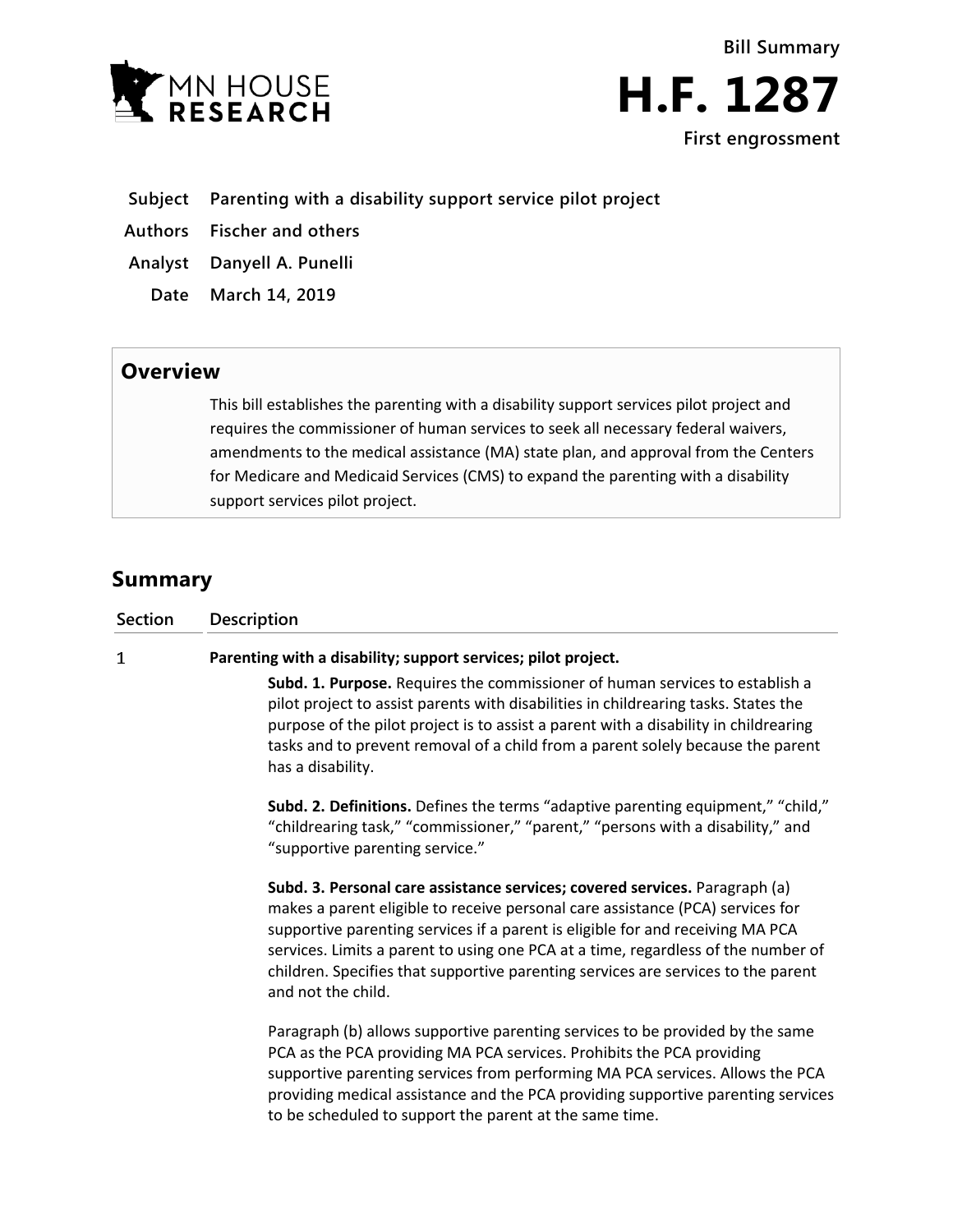#### **Section Description**

Paragraph (c) prohibits supportive parenting services from replacing MA PCA services. Does not count supportive parenting services toward a parent's 275 hours per month of MA PCA services.

Paragraph (d) limits a parent's supportive parenting services to 40 hours per month.

Paragraph (e), if the commissioner deems necessary, requires the commissioner to develop standards and training requirements for a provider of supportive parenting services.

**Subd. 4. Adaptive parenting equipment.** Makes a parent eligible for supportive parenting services eligible to receive adaptive parenting equipment. Requires the commissioner to develop a process for a parent to apply for adaptive parenting equipment, including an evaluation of the parent's adaptive parenting equipment needs.

**Subd. 5. Grants.** Requires the commissioner to develop an application process for and award two-year state-funded grants to PCA provider agencies to provide supportive parenting services. Requires grant applicants to be an approved PCA provider agency. Requires the grantee to bill Department of Human Services (DHS) on the forms provided by and in a manner prescribed by the commissioner. Sets rates for supportive parenting services.

**Subd. 6. Report.** Within six months after the pilot project has concluded, or by January 1, 2021, whichever is earlier, requires the commissioner to submit a report on the pilot project to the chairs and ranking minority members of the legislative committees having jurisdiction over health and human services policy and finance. Lists the items the report must address.

**Subd. 7. Advisory committee.** Establishes the Parenting with a Disability Advisory Committee. Lists the membership of the committee. Requires the committee to elect a chair from among its members. Prohibits committee members from voting on a decision of the committee in which the member has a direct or indirect financial interest. Lists the duties of the advisory committee.

**Subd. 8. Appropriation.** Appropriates an unspecified amount in fiscal year 2020 from the general fund to the commissioner of human services to pay for the costs of establishing and administering the parenting with a disability support services pilot project. Specifies this is a onetime appropriation. Makes the unencumbered balance in the first year available in the second year.

Provides a July 20, 2020, effective date for subdivisions 1 to 7.